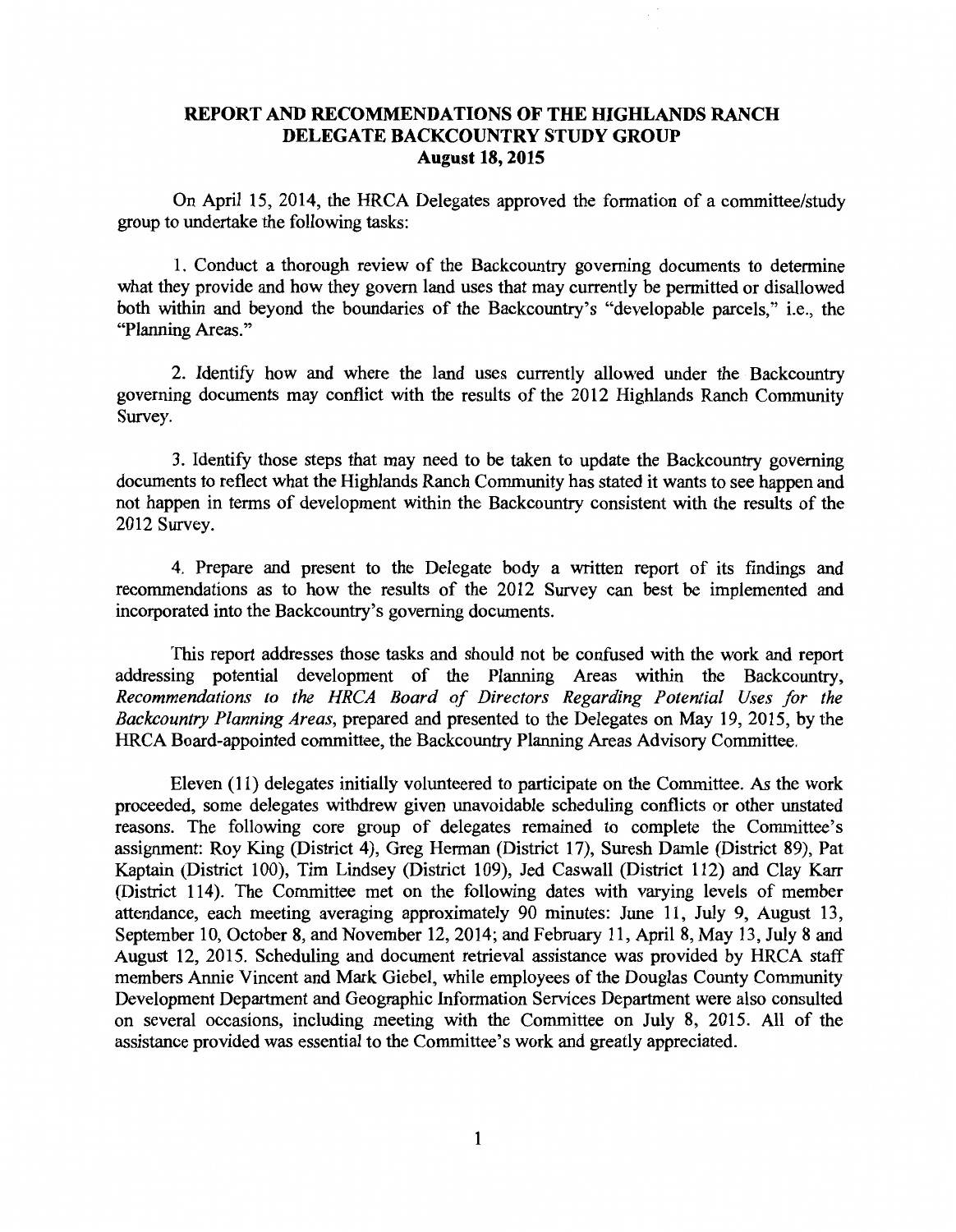### **What Is the Backcounty?**

As described in the documents discussed below, the Backcountry has been variously referred to over the years by several different names, including "Wildcat Mountain Reserve," "Highlands Ranch Open Space Conservation Area," the "Committed Area," the "OSCA Area" or "OSCA," and the "Backcountry Wilderness Area." Notwithstanding, all of these names have been used to generally identify that several thousand acre, largely undisturbed natural area situated within the southernmost boundaries of what was once anticipated to be the New Town of Highlands Ranch and what is now simply known as just the "Backcountry."

Based on recorded deed information maintained by Douglas County, the Backcountry is presently comprised of thirty-one separate parcels with a total combined area of approximately 8,268 acres (excluding public rights-of-way), all within what is technically called the Highlands Ranch Planned Community District--or Highlands Ranch. While it was initially contemplated, but not promised, that all or almost all of the Backcountry would eventually be owned by the Highlands Ranch Community Association (the "HRCA"), county records show that a number of the parcels within the Backcountry area are titled in the names of several different owners in addition to the HRCA, including Douglas County (4 parcels), the Centennial Water and Sanitation District (3 parcels), Shea Homes (1 parcel), the Backcountry Homeowners Association (2 parcels), and the City and County of Denver (2 parcels) (see attached map with index of parcels by location, acreage and ownership). The HRCA is by far the largest landowner, owning 18 of the 31 total parcels comprising  $7,235$  (+/-) acres.

### **Should Delegates be Interested in the Backcountry?**

Pursuant to Section 2.47 of the HRCA covenants, the Backcountry constitutes a Recreation Cost Center not unlike any of the four HRCA recreation centers, i.e., a recreation improvement which is restricted in use to HRCA members and guests, and where the operating expenses associated with the same are borne by HRCA members. And as with all of the recreation cost centers, the HRCA delegates are to serve as the primary advisory body to the HRCA Board of Directors when it comes to the Backcountry's operations and maintenance, including the development of improvements, programs, regulations and activities *(see* Section 4.7, Community Declaration for the Highlands Ranch Community Association and Section 6.21, Bylaws of Highlands Ranch Community Association). Importantly, and unlike other bodies that may advise the Board, the delegate body may propose the adoption of rules and regulations governing: (i) the use and operation of the Backcountry; (ii) improvements; (iii) and/or increases or reductions in homeowner fee assessments attributable to the cost of operating and maintaining the Backcountry. Moreover, the HRCA Board *must adopt any and all such proposals* absent a determination that any given proposal would substantially and adversely impact an HRCA member, or group of members, not represented in the delegate body. However, since all HRCA members are represented by a delegate, there would appear to be little, if any, basis for the Board to reject a delegate-sponsored recommendation or proposal for the Backcountry. In sum, delegates have a particularly important role to play in determining what happens in the Backcountry should they elect to exercise it.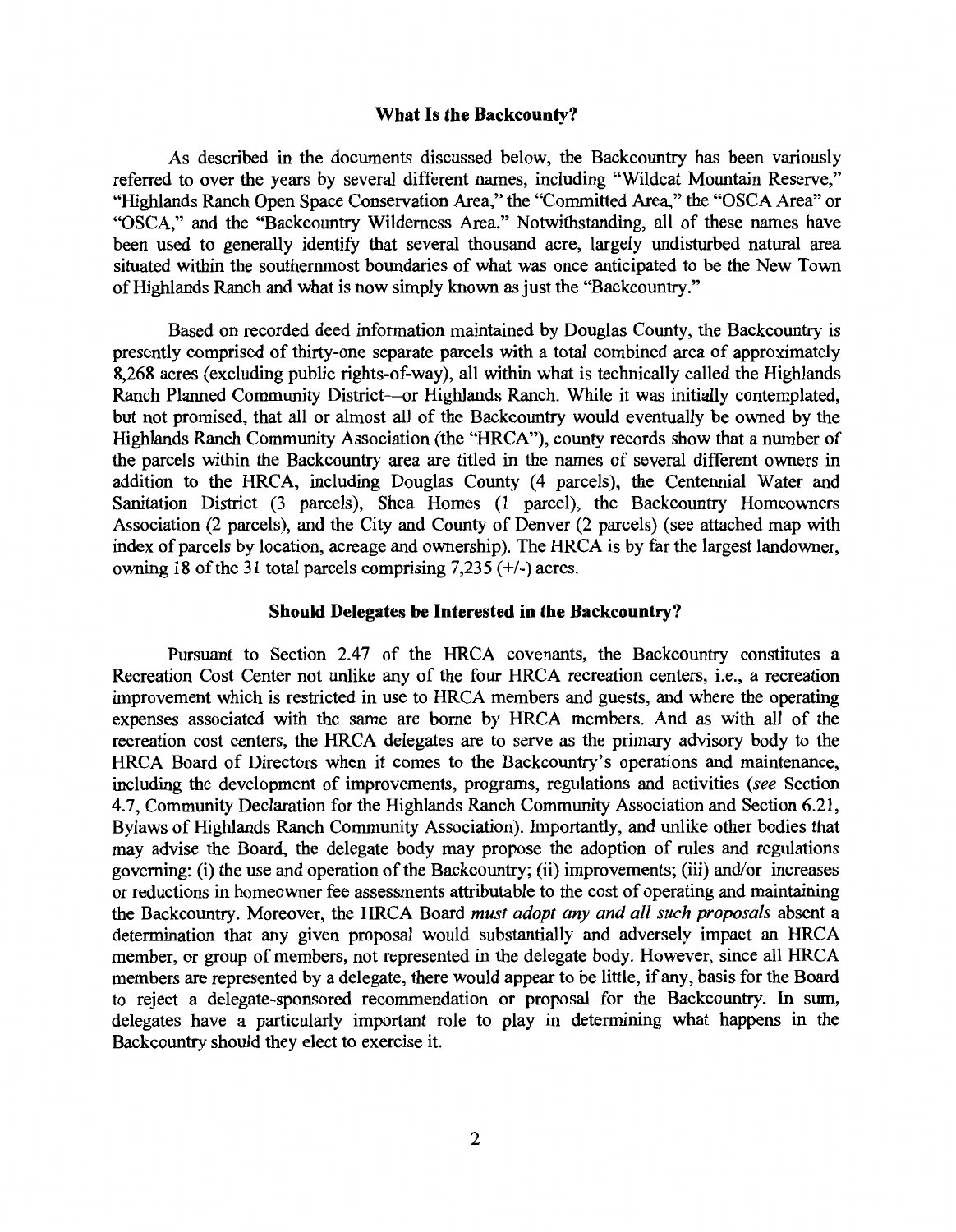#### **Relevant Documents**

The following documents were determined by the Committee to be the most pertinent to its task and have been briefly summarized below.

• **Planned Community District Development Guide for the New Town of Highlands Ranch, approved by Douglas County September 17, 1979, and initially recorded October 25, 1979, at Bk 373, Pg. 187 (repeatedly amended since).** This document sets forth development parameters for all of Highlands Ranch and is commonly referred to as the "Highlands Ranch Development Guide," or simply the "Development Guide." It is essentially a living document that has been amended over seventy times since it was first approved in 1979 so as to address changing conditions and development goals within Highlands Ranch as build-out has progressed.

• **Conservation easement conveyed by Mission Viejo Company to Douglas County dated April 14, 1980, recorded on June 19, 1980, at Bk 388 Pg 759.** This perpetual easement was granted by Mission Viejo Company, the original master developer of Highlands Ranch, to Douglas County in 1980 and was designed and intended to offset/satisfy open space requirements for the proposed development of the New Town of Highlands Ranch *(at least* 30% of the total land mass of approximately 21,437 acres comprising the new town was to be dedicated to open space and/or community uses). Total acreage subject to the easement is 6,140, more or less, and is applicable to the majority of the land that now comprises the Backcountry *(see* accompanying map.) The easement initially limited uses within the easement area (known as the "General Conservation Easement Area") to ranching, farming, horticulture, open space and forests, although limited development was allowed for residential ranch home sites and structures/infrastructure necessary for the development of the proposed New Town of Highlands Ranch, *e.g.,* roads, utility lines/systems, sanitation facilities, and public facilities (fire/police stations and other government buildings). Mining and energy development activities and structures are also permitted within the conserved area. Most, but not all, of the land within the conservation easement area was conveyed to the HRCA in 2009 by Shea Homes (as successor to Mission Viejo). The easement agreement and easement area have been amended at least once at the request of Shea Homes so as to accommodate residential development within the Backcountry Subdivision that otherwise would have been prohibited under the agreement.

• **Open Space Agreement between Mission Viejo and Douglas County dated October 20, 1980, recorded October 22, 1988, at Reception #258603.** This agreement was entered into by Mission Viejo and the County in 1980 as part of the 1979 rezoning and subdivision development approvals granted by the County for the proposed New Town of Highlands Ranch. It is a companion document to the conservation easement agreement noted previously and contractually obligated Mission Viejo to provide not less than 30% of the total planned community area for "open space publicly owned or devoted to community use," with a minimum of 6% dedicated to Douglas County. The remaining 24% was to be set aside as "functional open space," which eventually was to be conveyed or dedicated to a "Community Body" *(e.g.,* HRCA) for community use *(e.g.,* recreation facilities, unimproved open space, green belts, etc.), or to a "Public Body" *(e.g.,* a metro district, Douglas County, or to a school district) for public use *(e.g.,*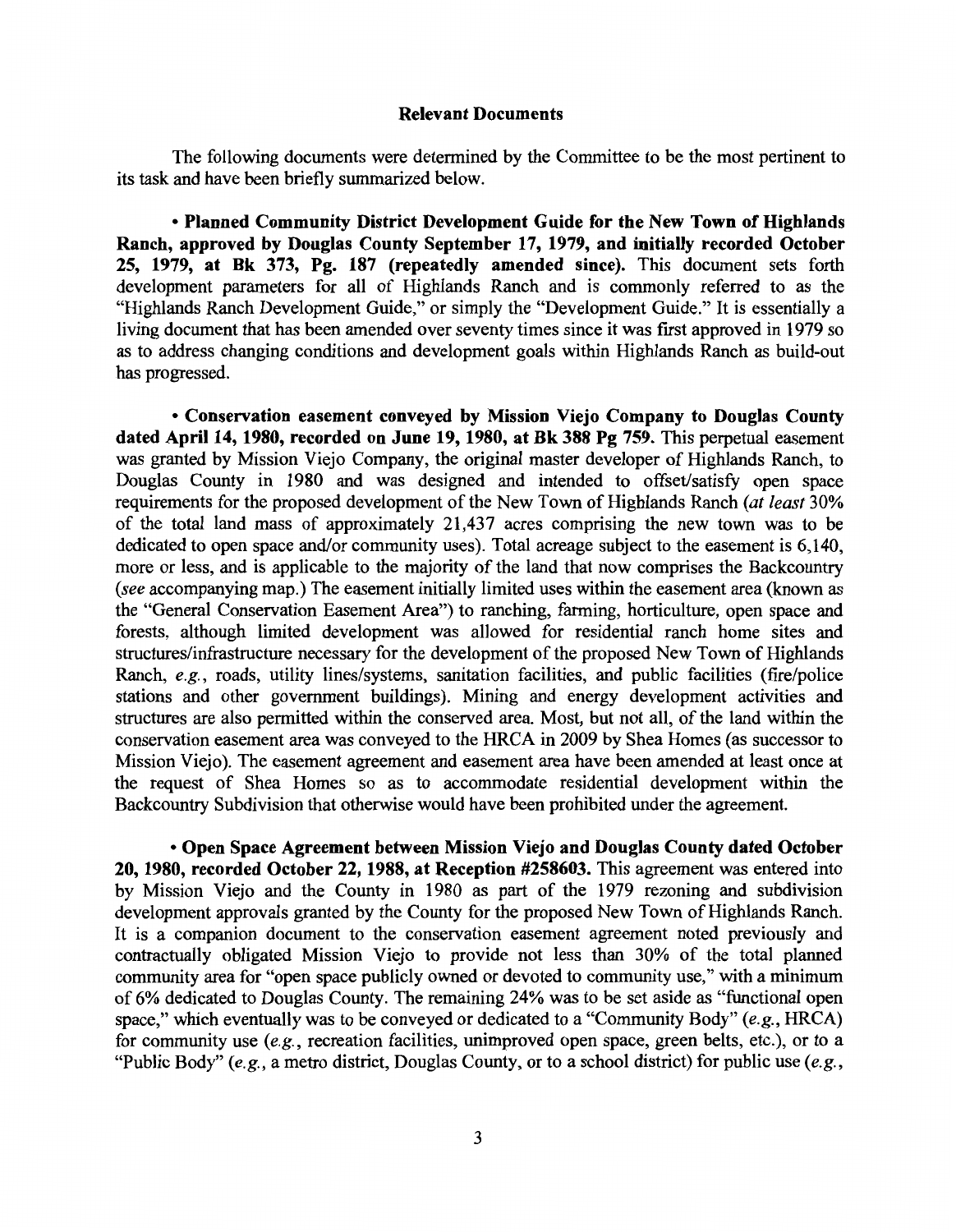improved parks, unimproved open space, recreational facilities, roads, utility systems and plants, schools and government buildings, etc.).

**•Open Space Conservation Agreement dated November 15, 1988, between Douglas County, Mission Viejo Company, Sand Creek Cattle Company** (a wholly-owned subsidiary of Mission Viejo), **and the Highlands Ranch Community Association, recorded November 18, 1988, at Bk 826 Pg. 20.** This critical agreement (commonly referred to as the "OSCA Agreement" or "Open Space Agreement") was entered into in the aftermath of the County's adoption in 1986 of a county-wide master plan containing new objectives and policies for land development, and in response to Mission Viejo's request to expand the geographical boundaries of Highlands Ranch and increase the maximum number of residential dwelling units. The purposes of the agreement were to guarantee development rights to Mission Viejo under the Highlands Ranch development approvals for 30 years (until 2018) and confirm and/or clarify commitments made by Mission Viejo to convey land to the HRCA or some other public entity for open space, recreational purposes, public facilities, and wildlife habitat enhancement. With particular regard to the latter, the agreement committed Mission Viejo to convey 8200 acres(+/-) to the HRCA, the equivalent of 38% of the total planned development area of 21,437 acres for Highlands Ranch, including the land previously identified for ranch home sites in the 1980 conservation easement agreement, the entirety of such area to be known as the "Committed Area," *i.e.,* the Backcountry. Other important provisions of the agreement include:

\*Conveyance of the 8200-acre Committed Area (now known as the Backcountry) to the HRCA was to occur not later than two years after "substantial completion of either residential or nonresidential buildout" of Highlands Ranch, or 75 years from the date of the agreement. (The final transfer of those portions of the Backcountry not otherwise previously conveyed to the HRCA or to third parties by Mission/Shea was completed by the end of May 2009.);

\* The Backcountry was conveyed absent all mineral and water rights. Mineral and water rights were previously severed/reserved from the surface acreage and/or conveyed to third parties, *e.g.,* Union Pacific Land Resources, the State of Colorado and the United States regarding mineral interests, and Centennial Water & Sanitation District regarding water;

\* Ownership of the Backcountry was to be limited to the HRCA or a public (governmental or quasi-governmental) entity or alternative community body, *e.g.,* an HOA or other entity that would be contractually bound to own, maintain and operate the property as open space for the benefit of the "residents of the New Town of Highlands Ranch;"

\* The property was to be restricted "in perpetuity" to "open space and recreational purposes," and/or to "Permitted Incidental Uses," *i.e.,* uses "necessary, appropriate or desirable" to support or facilitate the development of Highlands Ranch consistent with the community development guide, such as roads and utility lines and facilities, or to support or facilitate development outside of Highlands Ranch or accommodate mineral resource extraction;

\* A "limited portion" of the Backcountry was to be restricted to "active recreational facilities and public facilities," *i.e.,* up to 1200 acres, later to become the Planning Areas. At the time the agreement was executed, what constituted "active recreational facilities" had yet to be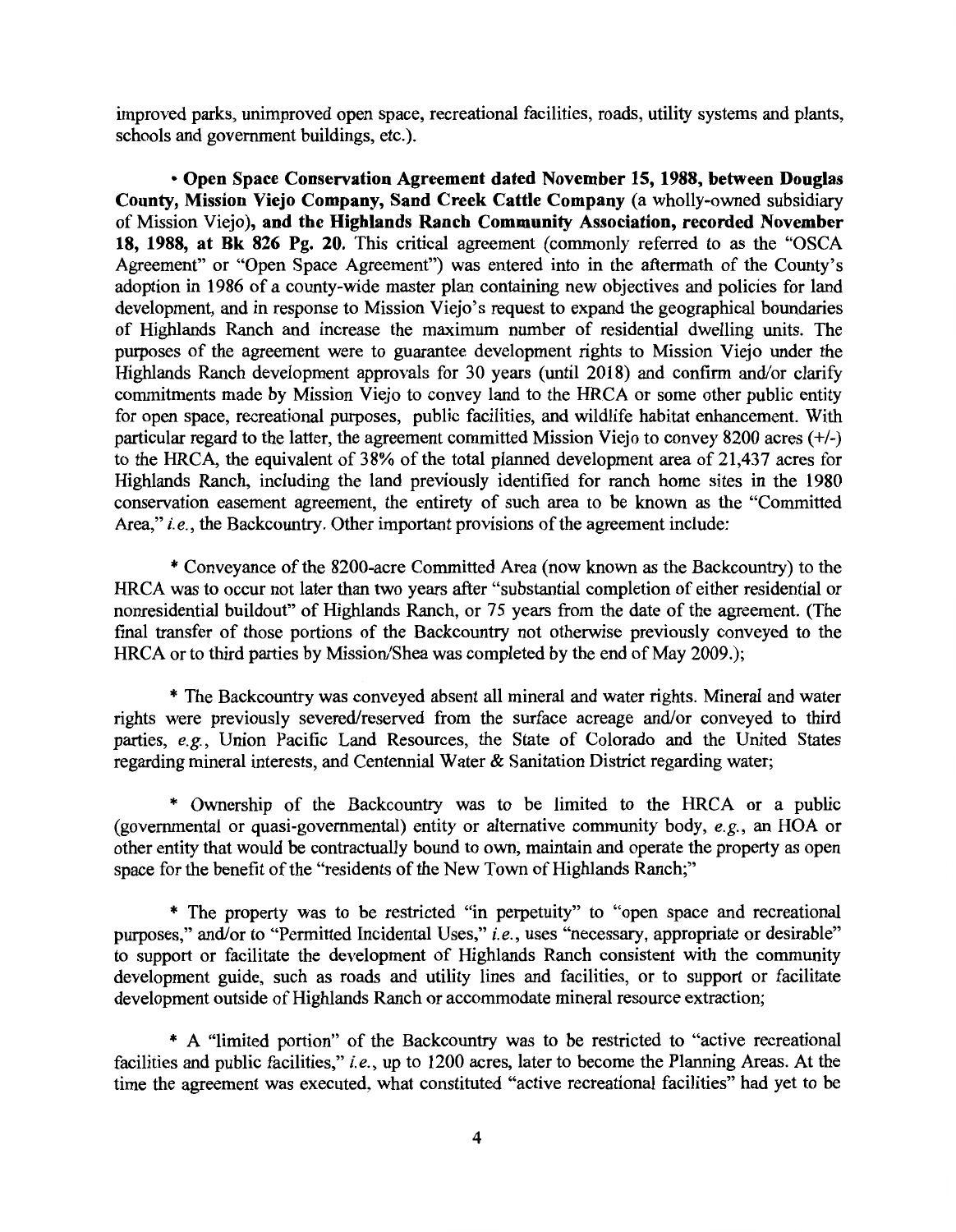defined. In any event, the implementation of all such uses had to be consented to in writing by the County, Mission/Shea and the HRCA.

\* In the event the HRCA was ever to convey any portion of the Backcountry to a third party, Mission Viejo (or its successor Shea) would get 50% of any consideration paid to the HRCA for the land. Likewise, in the event Mission/Shea was to convey any portion of the Backcountry prior to its transfer to the HRCA, Mission/Shea would have pay the HRCA 50% of any consideration paid for the same. This did occur in at least one instance.

\* Any land within the Backcountry that might be conveyed by the HRCA is to be subject to the same use and conveyance restrictions set forth in the agreement and under which the HRCA received the property, and any conveyance agreement is to include a reversion of title back to Mission/Shea should there be a violation of those restrictions.

\* Prior to the planned conveyance of the Committed Area to the HRCA, Mission reserved to itself (and to its successor, Shea Homes) the right to convey portions of the area to third parties for active recreational facilities and/or public facilities provided that written consent of the HRCA and County was obtained first. In the event that occurred, the initial 8200 acres to be conveyed to the HRCA would be correspondingly reduced to reflect any conveyances. This provision resulted in certain areas within the Backcountry being owned by entities other than the HRCA as described above.

\* The agreement anticipated the creation of a land use plan that would define and limit the nature of all future development within the Backcountry, and no development within the area, excepting public utility facilities and lines, roads and similar uses, was to take place prior to the creation and approval of that plan by Douglas County. This plan was eventually developed in 1997 and subsequently revised and approved in May 2000. It is the "Highlands Ranch Open Space Conservation Area Plan (Wildcat Mountain Reserve)," otherwise and commonly known today as the "OSCA Plan" (see description of this document below).

\*Finally, the agreement states that it may be amended or terminated "only with the prior written consent and approval of each of the parties hereto following public notice and public hearing." The agreement has been amended in the past. Most recently in 2012, the County, HRCA and Shea agreed to an amendment at Shea's request for the purpose of accommodating the transfer of restricted conservation land out of the original Committed Area/Backcountry into what is now the Backcountry Subdivision for residential development. Shea simultaneously exchanged and incorporated other land into the Committed Area in replacement of the land added to the subdivision. The HRCA subsequently received monetary compensation as a result of the sale of residential lots on the conservation land that was formerly within the Committed Area. Shea also provided HRCA the parcel on which the Southridge Rec Center is located.

• Wildcat Regional Park Agreement dated November 6, 1996, entered into by Douglas County, Mission Viejo Company, the Sand Creek Cattle Company and the HRCA (unrecorded). Based upon information provided by Douglas County, this agreement arose in light of a failure by Mission Viejo to preserve and protect against the encroachment of residential development sufficient land for the full development of the Highlands Heritage Regional Park.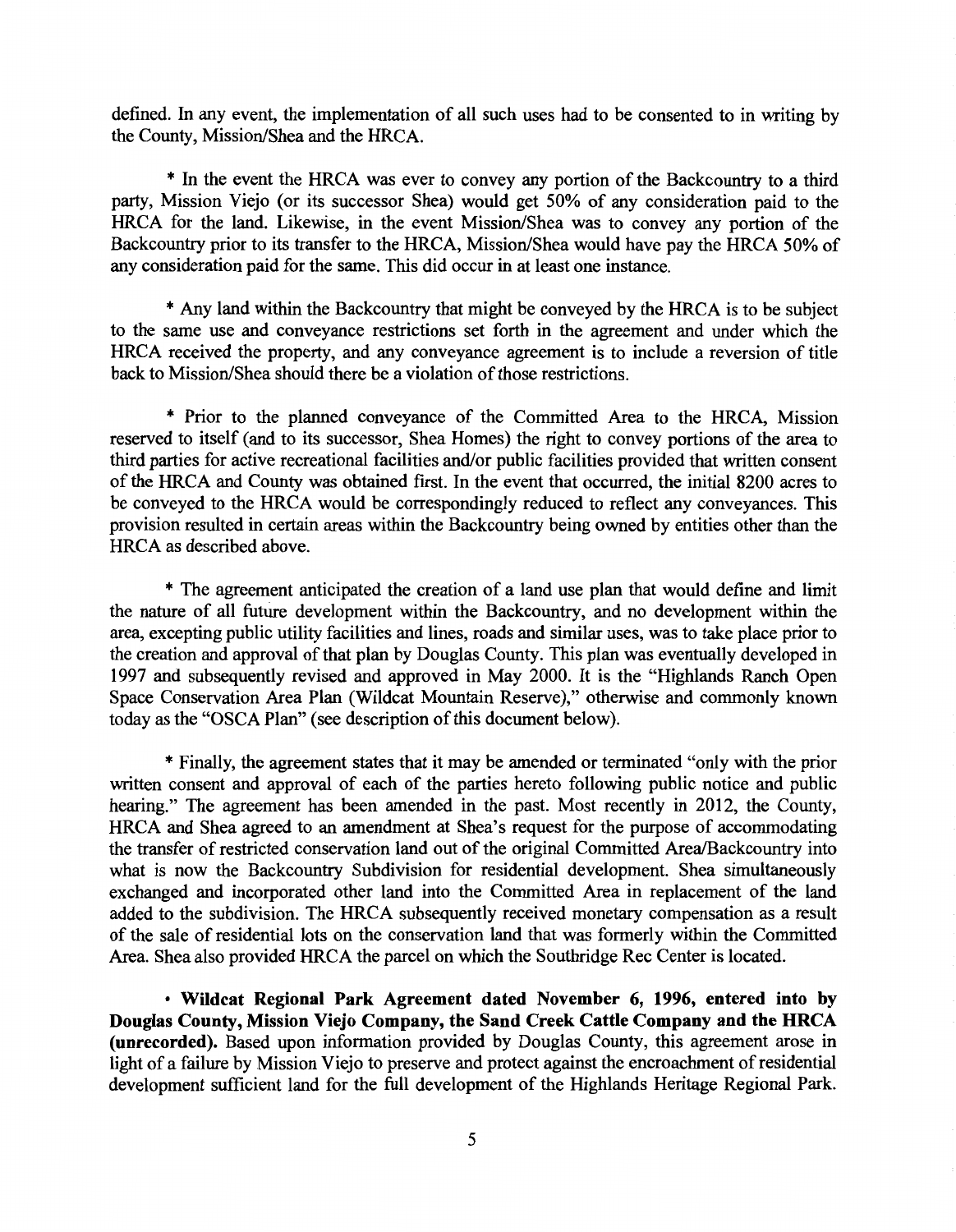Consequently, and consistent with the terms of the 1988 OSCA Agreement, the parties agreed that Mission Viejo would convey to Douglas County a specific subdivided 202-acre parcel within the Backcountry for a county-owned park to be known as the Wildcat Regional Park. This 202-acre parcel subsequently became Planning Area C within the overall Planning Area generally described in the later-adopted OSCA Plan. Significant provisions within this agreement include the following:

\* The park may contain irrigated, multipurpose playing fields, picnic units, playgrounds, non-motorized multipurpose trails and group picnic pavilions;

\* The parcel was conveyed to the County by Mission Viejo at no cost;

\* The property is deed-restricted for use exclusively as a regional park and is not to be leased or transferred in whole or in part to any person, entity or organization without an opportunity for the HRCA and Mission Viejo to review and comment on the same.

\* Mission Viejo and the HRCA are entitled to review and comment upon (within 30 days) plans for the park, including the construction of any improvements, *e.g.,* landscape plans, lighting, buildings (inclusive of materials and colors), hours and types of usage, operational issues, access to the park, and buffer zones between the park and the surrounding area.

The 202-acre parcel was conveyed to the County by recorded deed on September 20, 2011, Reception #2011058506.

• **Highlands Ranch Open Space Conservation Area Plan (Wildcat Mountain Reserve) prepared by Shea, Douglas County, and the HRCA OSCA Committee, February 1997, revised May 2000, and approved June 1, 2000, by Shea, Sand Creek Cattle Co., Douglas County and the HRCA; recorded June 13, 2000, Bk 1856, Pg. 2030.** This is another critical document that sets forth in some detail the initial proposed plan for development within the Backcountry, referred to in the document as the Open Space Conservation Area ("OSCA"). The plan is commonly referenced to as the "OSCA Plan." The provisions of the OSCA Plan constitute amendments to the Highlands Ranch Development Guide. All development and/or land uses within OSCA/Backcountry are subject to the terms and conditions of the OSCA Plan regardless as to the ownership of the land upon which any particular development is proposed or occurring. Hence, this is the document that defines the uses and development that are allowed either by right or by special review on HRCA's parcels within the Backcountry. However, and as noted in the document, ". . . no plan is forever. Both our natural resources and our society are dynamic and subject to change . . . When conditions and problems change enough, new planning with public participation will begin." As initially established in 1997 and 2000, some of the plan's goals/policies are as follows:

\* The land is to be used for recreational and educational purposes through reasonable programming that will prevent environmental damage.

\* Uses are to be compatible with one another and minimize impact on natural systems and wildlife, historic sites and natural landscape features.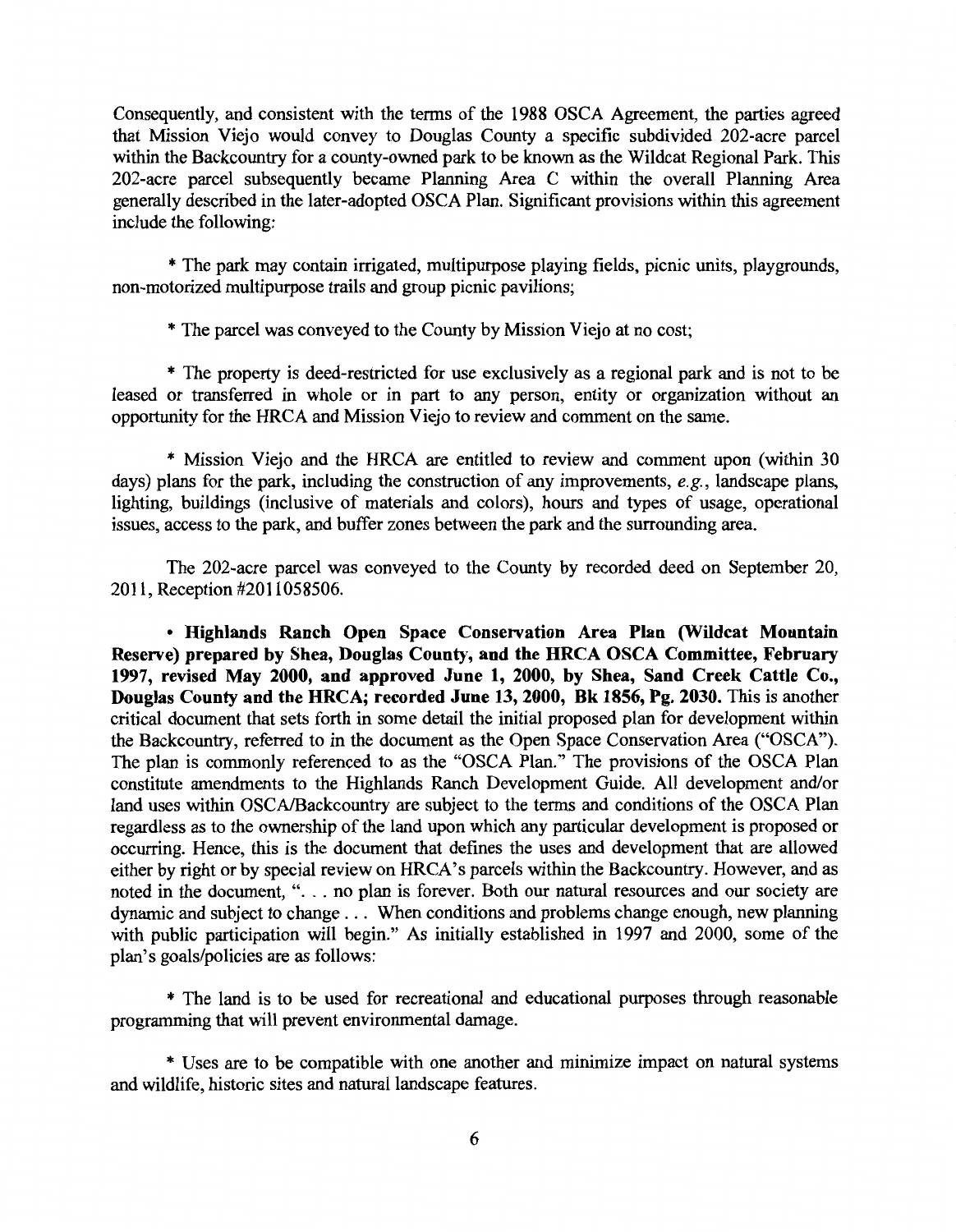\* Wetlands, sensitive open space, dominant ridgelines, cultural resources, best wildlife habitat areas, rock outcroppings and highly visible bluffs are to be protected, and extensive landform alteration should be minimized.

\* Any revenue-generating uses, including ''joint venture development," that may occur within the "1200-acre active recreational and public facilities areas," *i.e.,* the Planning Areas previously noted in the 1988 agreement, should be utilized to financially support the management of OSCA/Backcountry or for other purposes deemed appropriate by the HRCA Board of Directors.

(The land uses allowed within the Backcountry, and the areas in which they are allowed, are specified later below.)

• Highlands Ranch Open Space Conservation Area Management Implementation Plan, dated May 28, 2002, prepared by private consultants Science Applications International Corp. and Hellmund Associates for Shea Homes and the HRCA (unrecorded). This document sets forth a comprehensive resource management plan for the Backcountry, *excluding the 1200-acre Planning Areas*.<sup>1</sup> Shea Homes still largely, if not entirely, owned the Backcountry at the time the plan was adopted. Unlike the OSCA Plan described above, the Implementation Plan does not expressly limit or otherwise govern land uses. Rather, its goals are, in part, to establish best management practices so as to "make OSCA a premier place for experience-based wildlife observation and outdoor education" and provide a place "where wildlife thrive and people experience wildlife, native vegetation, and scenery in a natural setting." Execution of the plan is to be directed at restoring, linking and protecting habitat areas, wildlife populations and native plant communities, and providing nature-based recreation and education. It is intended to be "an adaptive working document" that depends on a periodic review (every five years) and corresponding adjustments. The document calls for a Resource Working Group comprised of "OSCA's managers" and invited representatives from Douglas County, the Colorado Division of Wildlife, the Department of Agriculture's Natural Resources Conservation Service, the Colorado State Forest Service and other organizations.

• Community Involvement Process for Assessing Backcountry Planning Proposals prepared by the Backcountry Wilderness Area Planning Areas Task Force, adopted by the HRCA Board in 2012. While not in the form of a formal legal document, the HRCA adopted an extensive community review process under which any proposed development within an HRCAowned planning area would be subjected to prior to being allowed to occur. The procedure does not dictate or designate uses, but would determine what would or would not be permitted to be developed through an application and review process. Again, it only applies to lands within HRCA-owned planning areas.

There are numerous other documents that impact land uses and areas within the Backcountry that were reviewed by the Committee (see documents listed in the attached

<sup>&</sup>lt;sup>1</sup> While the OSCA Plan called for the Planning Areas to comprise 1200 acres, those areas presently total just over 1400 acres(+/-) based on calculations provided by Douglas County *(see* map).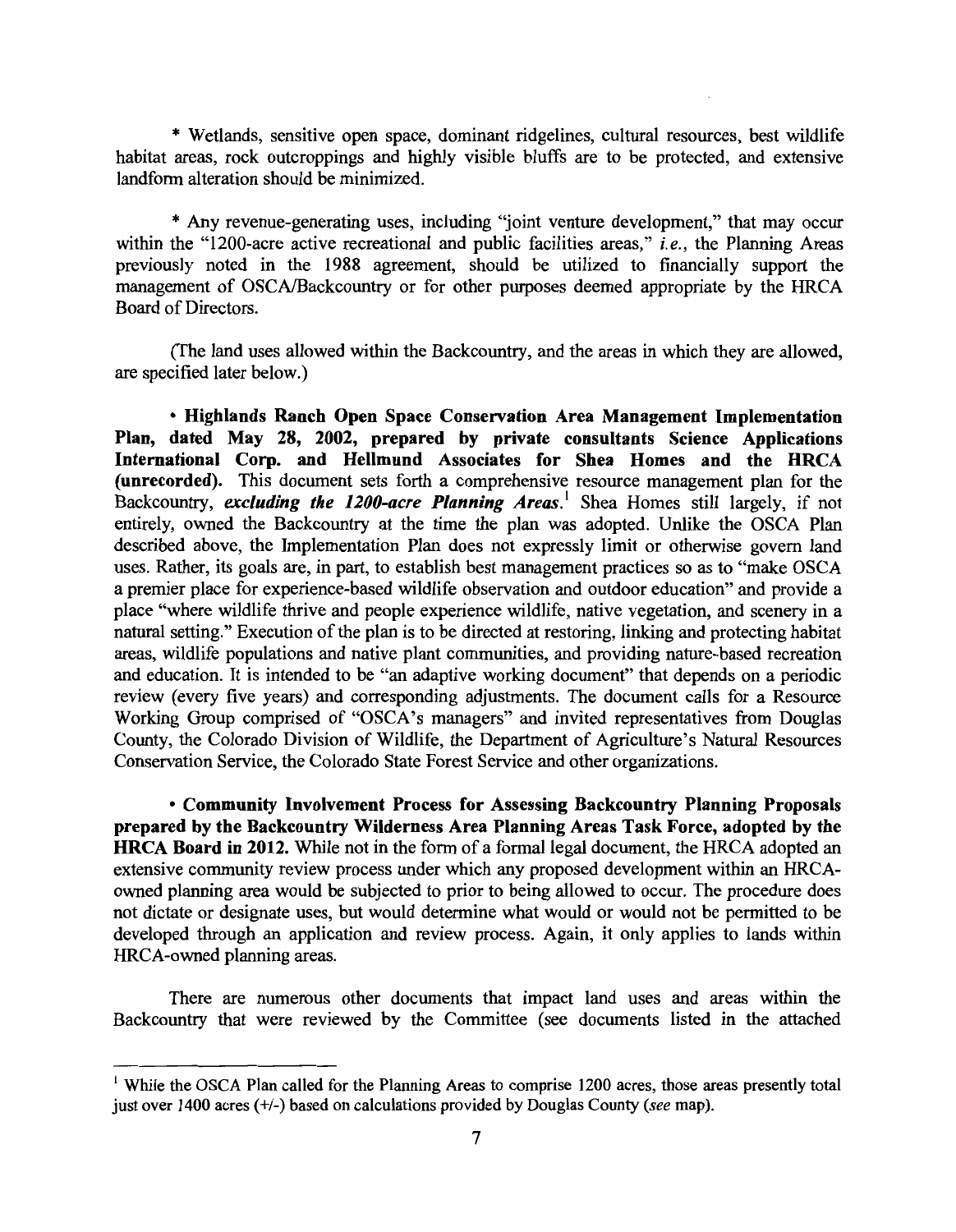Appendix), but the Committee concluded the documents summarized above were of the greatest relevance in terms of the task assigned to it.

## Land Uses Allowed Within the Backcountry

The following land uses were originally designated under the provisions of the governing documents described above as allowed uses "by right" within *all* of the Backcountry parcels presently owned by the HRCA and remain so today *(see* map for HRCA-owned planning areas and non-planning areas). "By right" means that development of the use would only require the approval by Douglas County of a site specific improvement plan. 2

- Ranches for the production and sale of livestock *(e.g.,* cattle, buffalo and horses) and associated structures.
- Agricultural education facilities.
- Public utility buildings, structures, facilities and distribution lines.
- Flood control and drainage facilities, including impoundment reservoirs.  $\sim$
- Multi-use/purpose trails.
- Public transportation facilities.

# Additional uses *currently allowed by right* in the HRCA-owned non-planning areas, aka "Open Space Area," per the OSCA Plan:

- Wildlife interpretative centers utilizing not more than ten acres "at the interface" with a Planning Area, and wildlife viewing areas.
- Utilization of existing historic structures for a ranch headquarters, caretaker structure, heritage center or living history museum without expanding the original structure square footage.
- Archaeological sites and interpretative center sites not to exceed ten acres in size.
- Sludge (treated effiuent) application.
- Potable water reservoirs, including buried tanks up to 5 million gallons.
- Communication, electrical and natural gas distribution facilities.

<sup>&</sup>lt;sup>2</sup> The land use/development review and approval process adopted by the HRCA in 2012 previously described above does not apply to development outside the HRCA-owned planning areas.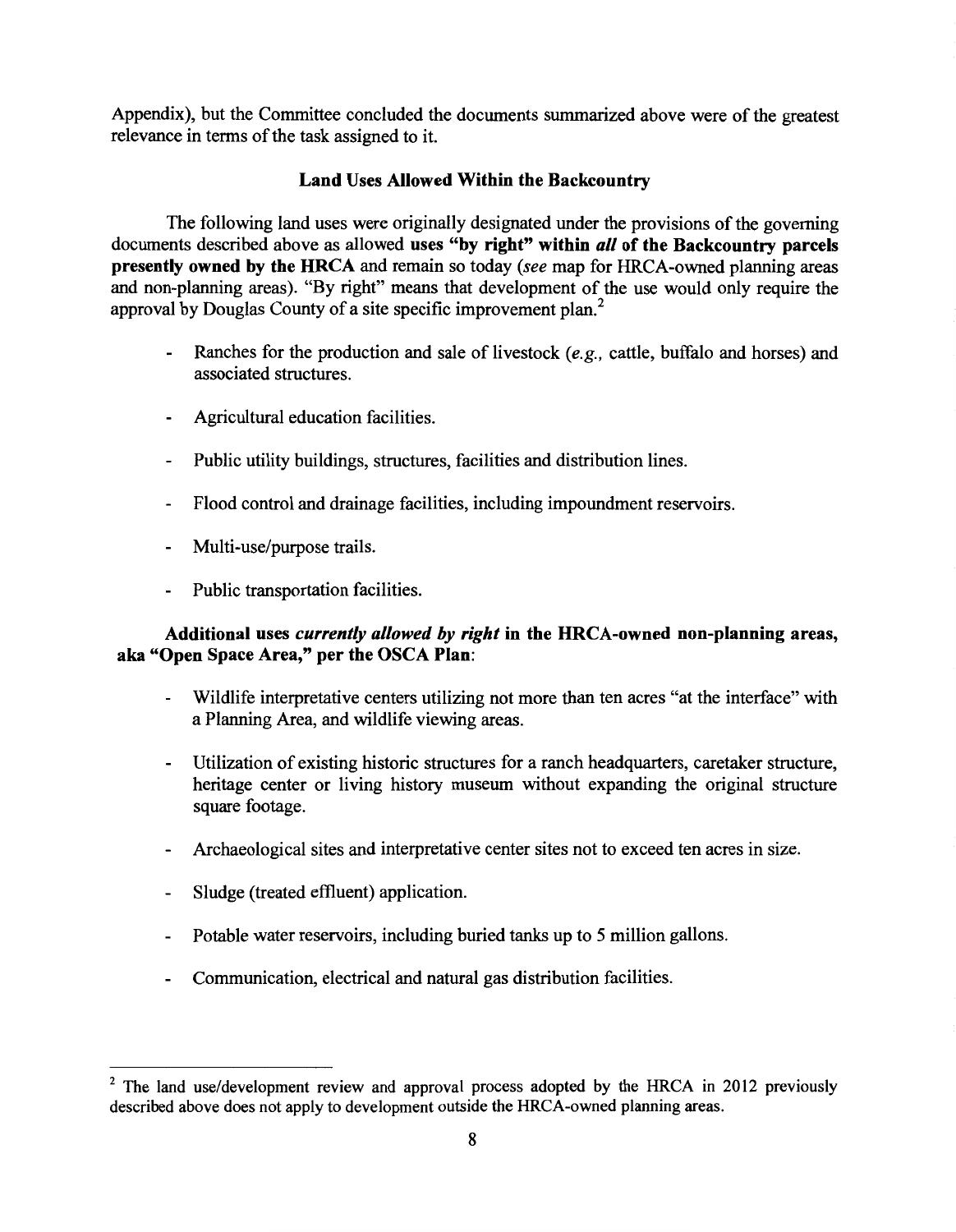- Community camps (subject to terrain and wildlife habitat), including limited overnight camping, with associated structural facilities up to a total of 10,000 sq. ft., *e.g.,* dining and sanitary facilities and storage.
- Polo fields, fishing ponds, open space buffers and hunting.
- Roads, interpretative signs and picnic areas.
- Ranch and land manager/caretaker residences.
- Water and wastewater treatment plants not exceeding 100,000 gallon capacity and distribution lines.

## Additional uses *currently allowed only by special review* in the HRCA-owned nonplanning area:

- Exploration/extraction of mineral resources.
- Water/wastewater treatment plants exceeding 100,000 gallon capacity.
- Community camps (subject to terrain and wildlife habitat), including limited overnight camping, with associated structural facilities exceeding 10,000 sq. ft., *e.g.,*  dining and sanitary facilities and storage.
- Utilization of existing historic structures for a ranch headquarters, caretaker structure, heritage center or living history museum by expanding the original structure square footage.

# Additional uses *currently allowed by right* in the HRCA-owned Planning Areas, excepting Planning Area  $\textbf{G}^3$ :

- Law enforcement stations/offices and fire stations.
- Libraries, museums, cultural centers (structures not to exceed 50,000 sq. ft.), amphitheaters (sites not to exceed one acre), archaeological and interpretative centers (sites not to exceed ten acres), and utilization of existing historic structures for ranch

<sup>&</sup>lt;sup>3</sup> The Douglas County Department of Community Development has confirmed that the individual planning areas owned by the HRCA (Planning Areas B, D, E, F and G, and a small remaining portion of Planning Area A) do not have defined boundaries notwithstanding their depiction on various planning maps. Likewise, the acreage assigned to each area is not fixed *(see footnote 1)*. It may also be worth noting again that most of Planning Area A, the former Golf Course Area, is now owned by the Backcountry HOA as open space, Planning Area C is owned by Douglas County and is specifically limited to use as a regional park, Planning Area H is currently owned by Douglas County and utilized by the school district for athletic fields, and Planning Areas I and J are occupied by the Highlands Ranch Law Enforcement Training Center.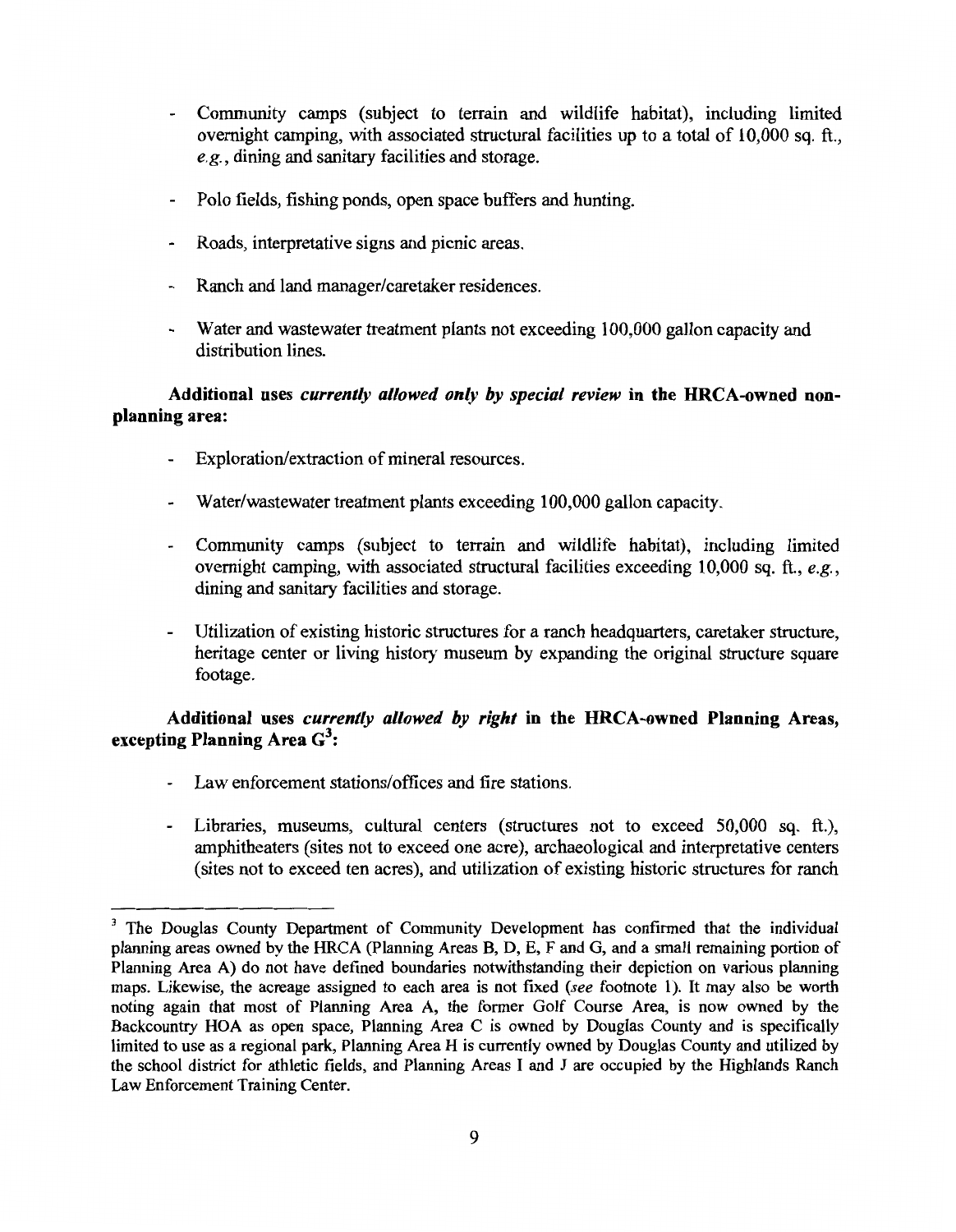headquarters, caretaker structure, heritage center, or living history museum (not to exceed historic structure square footage).

- Farms and gardens for the production and sale of crops, including tree farms, arboreta, and associated structures, agricultural research facilities, and livestock structures, including feedlots.
- Water and wastewater treatment plants not exceeding 100,000 gallon capacity and distribution lines.
- Sludge (treated effluent) application.
- Potable water reservoirs, including buried tanks up to 5 million gallons.  $\overline{\phantom{a}}$
- Cellular communication facilities.
- Religious institutions, churches and retreat facilities not exceeding 350 seating capacity "in main worship area."
- Colleges/universities, environmental education camps, and satellite educational facilities with structures not to exceed 50,000 sq. ft.
- $\mathcal{L}^{\text{max}}$ Sport training or other recreation centers/facilities with structures not to exceed 50,000 sq. ft., and skateboard and in-line skating facilities.
- Equestrian center, riding areas and stables with sites not to exceed 20 acres, and polo  $\blacksquare$ fields.
- Multi-use trails.
- Community camps (subject to terrain and wildlife habitat), including limited overnight camping, and community events.
- Animal rehabilitation center/wildlife hospital (sites not to exceed one acre).
- Wildlife interpretative centers utilizing not more than ten acres "at the interface" with non-planning area open space, and wildlife viewing areas.
- Roads, signs and ranch and land manager/caretaker residences.
- Unspecified "other uses" which "serve all or a portion of Highlands Ranch and similar to and consistent with uses by right, subject to review and approval by the Douglas County Planning Director based upon recommendation from the HRCA."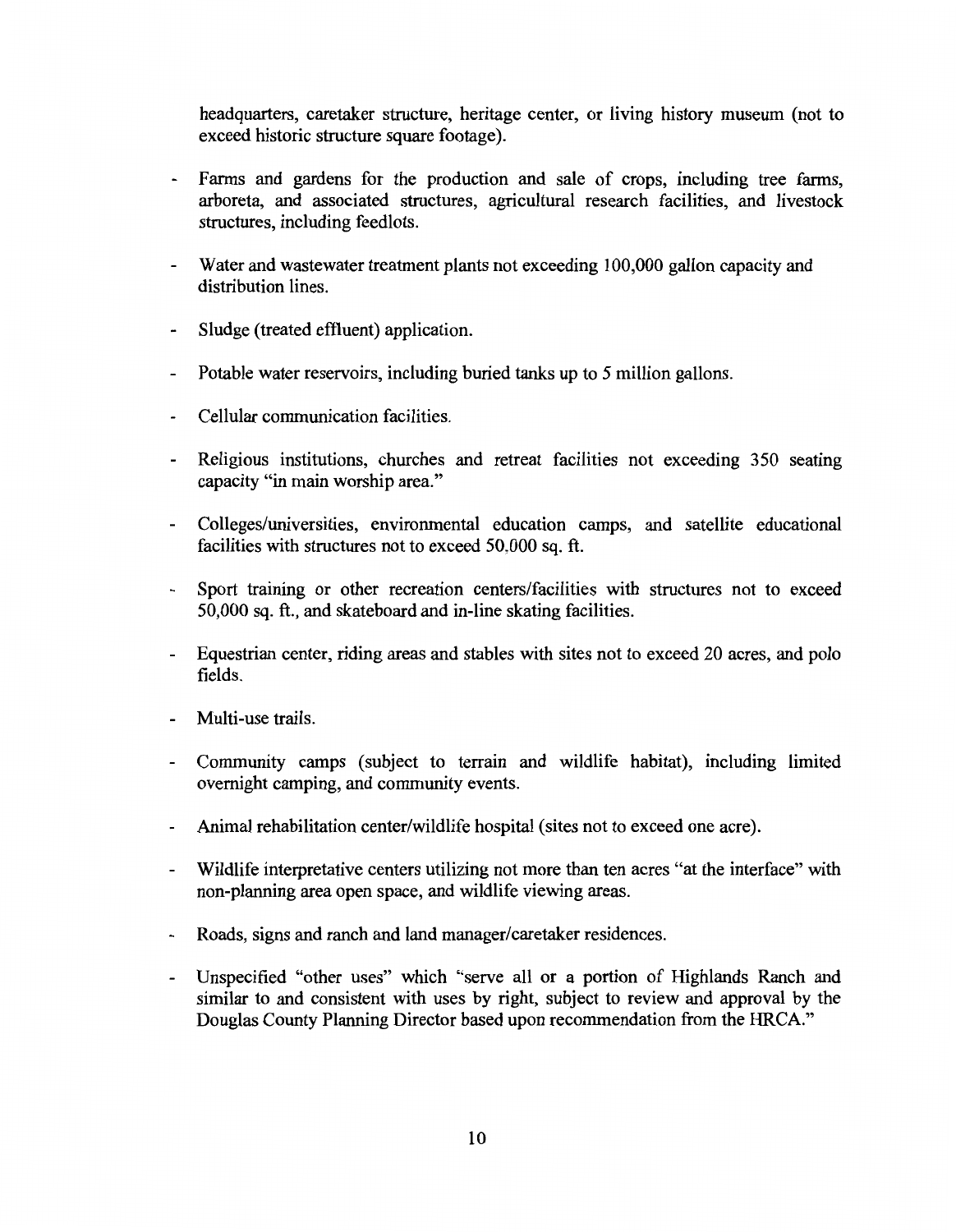# Additional uses *currently allowed only by special review* in the HRCA-owned Planning Area(s), excepting Planning Area G:

- Religious institutions, churches and retreat facilities exceeding 350 seating capacity "in main worship area."
- Electrical facilities over 115 KV, cable television, radio and communication facilities.
- Colleges/universities, environmental education camps, and satellite educational facilities with structures in excess of 50,000 sq. ft.
- Sport training or other recreation centers/facilities with structures in excess 50,000 sq. ft.
- Recreational water parks.
- Ice skating rink/facilities.
- Equestrian center, riding areas and stables with sites in excess of 20 acres.
- Commercial sledding/tobogganing operation, inclusive of snowmaking equipment.
- Cultural center with structures in excess of 50,000 sq. ft.
- Amphitheaters with sites in excess of one acre.
- Animal rehabilitation center/wildlife hospitals with sites in excess of one acre.
- Wildlife interpretative centers utilizing more than ten acres "at the interface" with non-planning area open space.
- Dog training areas.
- Cemetery/mausoleum.

### Additional *uses currently allowed by right* in the HRCA-owned Planning Area G:

- Cellular communication facilities.
- Equestrian center, riding areas and stables with sites not to exceed 20 acres, and polo  $\blacksquare$ fields.
- Community camps (subject to terrain and wildlife habitat), including limited overnight camping, and community events.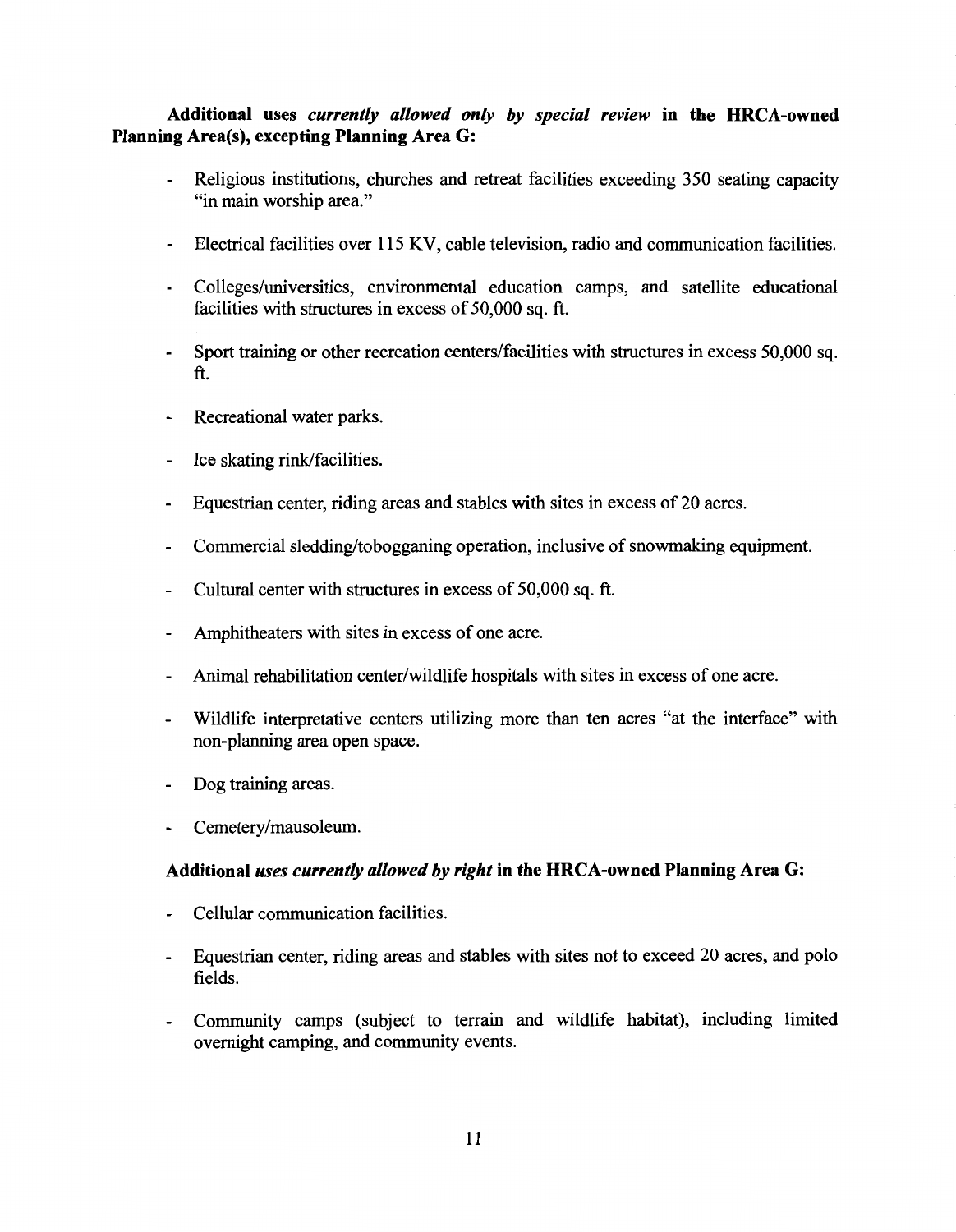- Museums, cultural centers (structures not to exceed 50,000 sq. ft.), amphitheaters (sites not to exceed one acre), archaeological and interpretative centers (sites not to exceed ten acres).
- Animal rehabilitation center/wildlife hospital (sites not to exceed one acre).  $\overline{\phantom{a}}$
- Wildlife interpretative centers utilizing not more than ten acres "at the interface" with non-planning area open space, and wildlife viewing areas.
- Roads and signs.
- Unspecified "other uses" which "serve all or a portion of Highlands Ranch and similar to and consistent with uses by right, subject to review and approval by the Douglas County Planning Director based upon recommendation from the HRCA."

## Uses Presently Allowed within the HRCA's Backcountry Parcels versus the HRCA Community Survey Results

The HRCA has at various times undertaken surveys of Highlands Ranch residents regarding what they would like to see, or not see, in terms of development in the Backcountrybut only with respect to the HRCA-owned planning areas. As described above, there currently are many uses that may be developed in the non-planning areas (the Open Space Area) either by right or by special review, *e.g.,* trails, agriculture education facilities, wildlife interpretative centers, community camps, water reservoirs, water/wastewater treatment plants, utility infrastructure, sludge applications, etc. Because many of these uses are also potentially developable in the planning areas, it would not be unreasonable to extend and apply the results of the most recent survey to all of HRCA's Backcountry land, not just the HRCA planning areas. Hence, the Committee's analysis and resulting recommendations apply to all of the HRCA's land, not just the planning areas.

There is significant tension between what the governing documents potentially allow in the Backcountry and what the residents of Highlands Ranch have stated they want and don't want through the community surveys (particularly the 2012 professionally prepared and administered survey sent to 3,000 residents with a 44% response rate). The most pronounced conflicts are listed as follows: <sup>4</sup>

- 76% oppose allowing private sports facilities.
- 73% oppose allowing cemeteries/memorial gardens.
- 71 % oppose allowing a college or university.
- 69% oppose allowing houses of worship.
- 68% oppose horses boarding facilities.

<sup>4</sup> All statistics are taken from the 2012 Community Survey unless otherwise indicated.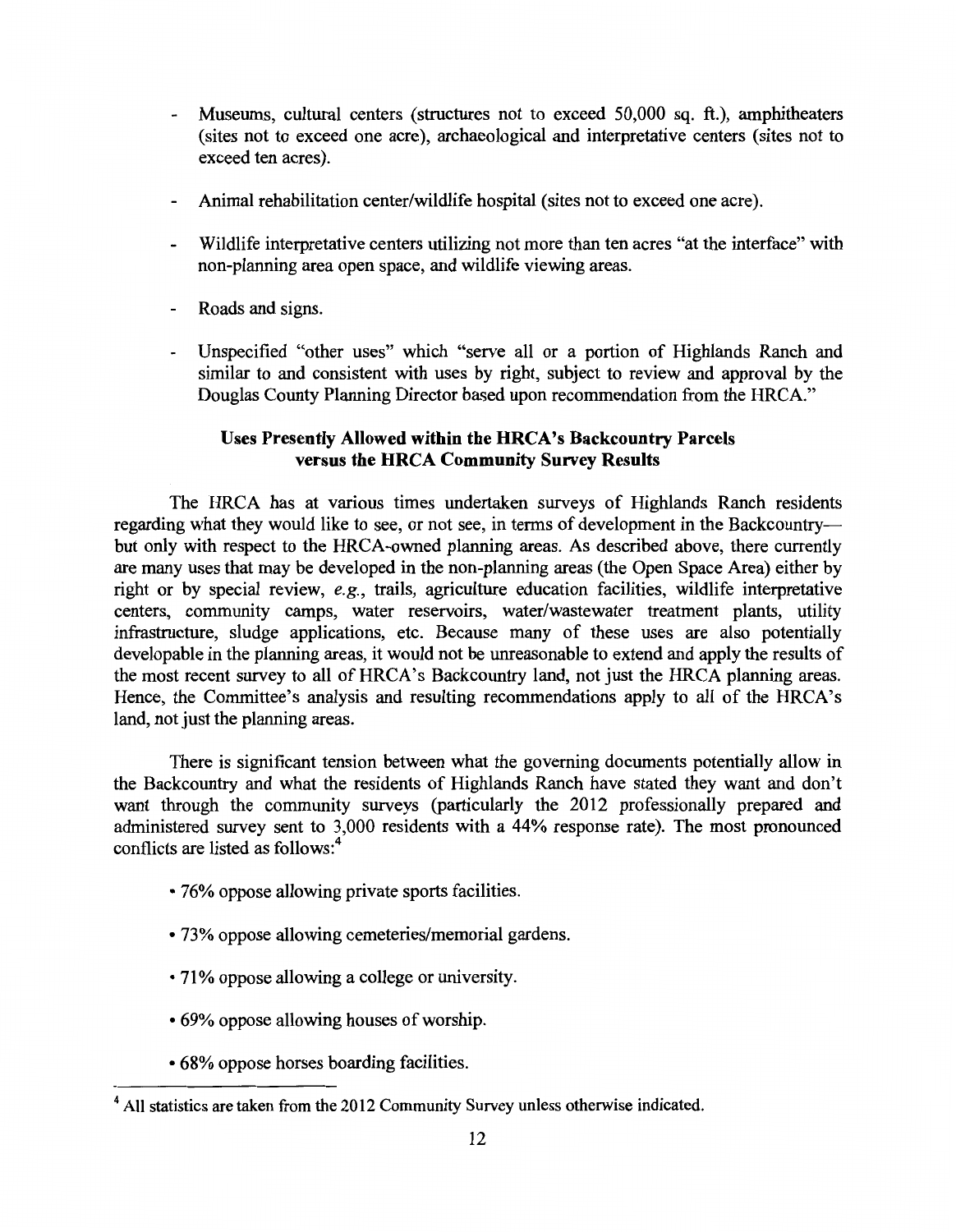- 63% oppose an equestrian center/riding arena.
- 62% oppose allowing a skate park.
- 61% oppose allowing golf courses.
- 55% oppose allowing recreation centers.
- 53% oppose allowing an indoor ice arena.
- •Conversely, 57% support simply leaving the Backcountry as is.

The results of the 2012 survey echo in several respects the previous, albeit not professionally prepared, survey sent to 4,000 Highland Ranch residents in 2002 (with a 20% response rate) by the HRCA Strategic Planning Committee for OSCA. The results of that survey showed as follows:

- 65% supported leaving the Backcountry as open space with 19% opposed.
- 56% opposed churches/religious facilities with 16% in support.
- 61% opposed cemeteries with 10% in support.
- 57% opposed college or university with 20% in support.
- 48% opposed a skate facility with 21% in support.
- 45% opposed a sports training facility with 23% in support. (Note: No distinction was drawn between private or other facilities.)
- 40% opposed an equestrian center with 28% in support.
- 40% opposed a golf course with 36% in support.
- 32% opposed a recreation center with 36% in support (Note: This was prior to the construction of the Southridge Rec Center).
- 31% opposed an ice arena with 41% in support.

### **The Committee's Recommendations Regarding the Elimination of Potential** Uses

The consistency in the results of the two major HRCA community surveys made obvious to the Committee certain uses for elimination from the list of uses presently allowed on HRCAowned land, whether within or without the Backcountry Planning Areas. Other recommended deletions are based on the Committee's interpretations of the survey results in light of the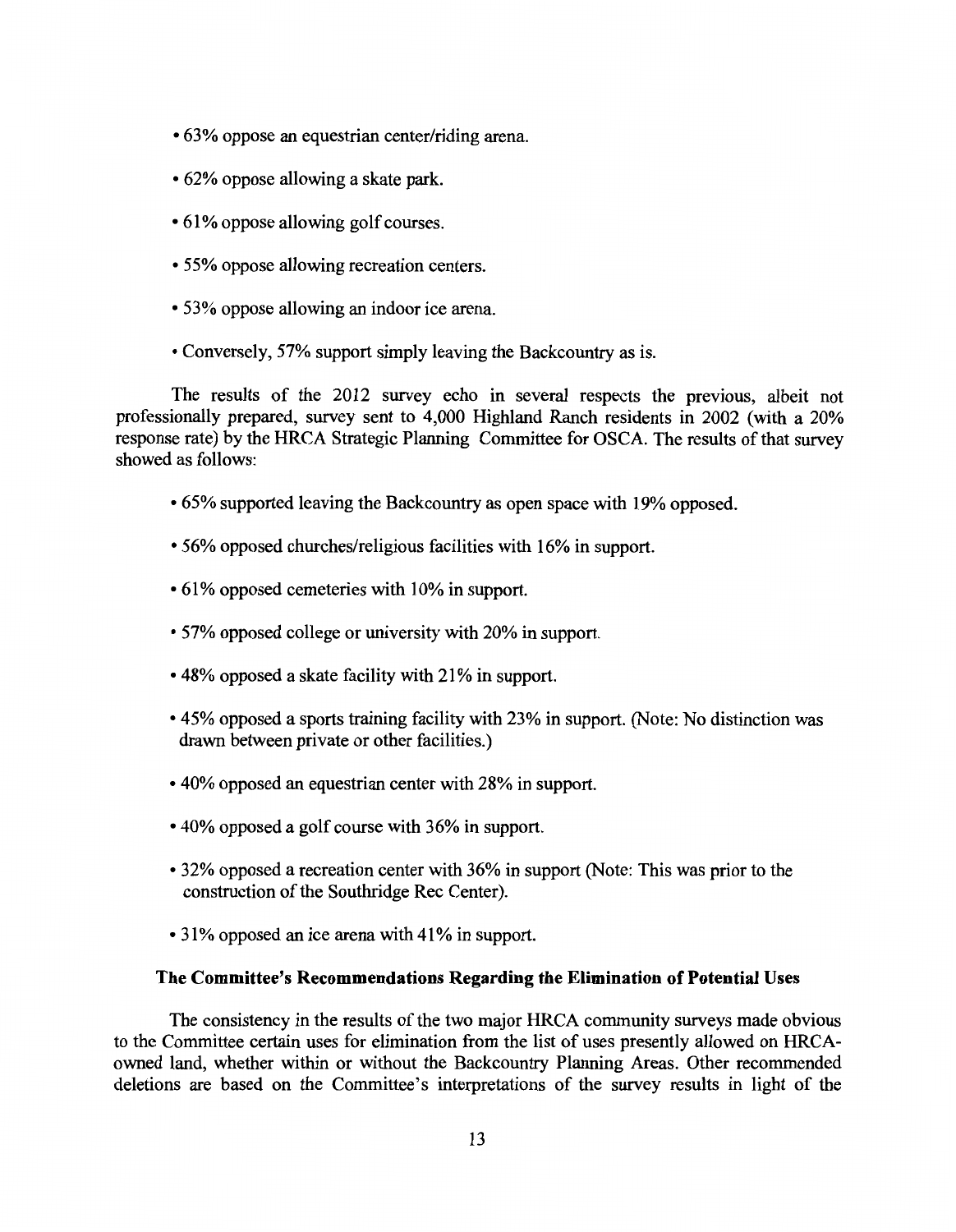approaching build-out of Highlands Ranch, the uses presently established within the Backcountry *(e.g.,* the development of water supply facilities and other utility structures by the Centennial Water/Sanitation District and others, and the construction of the Law Enforcement Training Center), and the existing uses/programming currently being undertaken by the HRCA on its land. The uses recommended for elimination are as follows:

- Cemeteries/memorial gardens.
- Colleges/universities.
- Churches/religious worship facilities/retreat centers.
- •Sports/training facilities, including rec centers and ice arenas.
- Skate park/facilities.
- Horse boarding/equestrian center/arena facilities and polo fields.
- Golf courses.
- •Water parks (Note: 57% of respondents in the 2012 survey opposed the development by the HRCA of an outdoor pool/aquatics center anywhere within Highlands Ranch).
- Sledding/tobogganing facilities, inclusive of snow making.
- Off-road bike parks.
- Public transportation facilities.
- Sludge applications.
- •Feedlots
- Water and waste water treatment plants.
- Cellular/other communication towers/distribution facilities.
- "Unspecified other uses" as may be approved by Douglas County absent the express consent of the HRCA.

The suggested recommendations echo many of those same uses identified for elimination in 2002 by the OSCA Strategic Planning Committee to the HRCA Board, none of which were acted upon *(e.g.,* that committee recommended elimination of churches, cemeteries, colleges/universities, equestrian centers, skate parks, and sports training centers). At the same time, and despite a number of the results noted above, the committee's report curiously recommended the development of an ice arena (survey support of 41%), an amphitheater (49%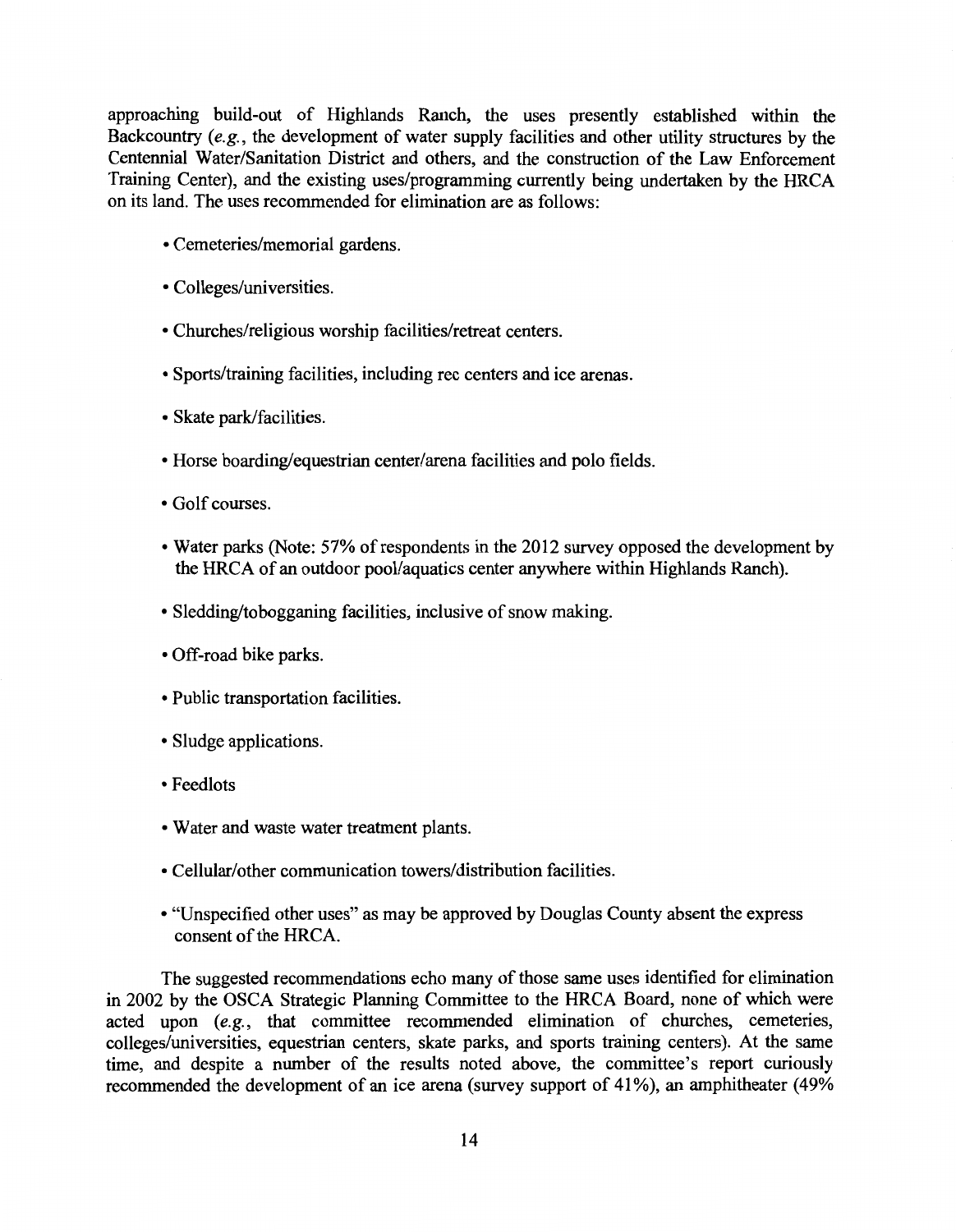survey support), a sledding hill (survey support of 41%), and a daily fee golf course (survey support of 36%) while otherwise recommending preserving as open space as many of the remaining acres as possible.

### Steps/Processes for Securing Amendments to the Backcountry Governing Documents

Committee members met with staff of the Douglas County Community Development Department on two occasions in an effort to inform themselves regarding any governmental review or approval process that might apply to any effort the HRCA may wish to undertake to delete the uses listed above from the documents governing development within the Backcountry. Given the preliminary nature of the discussions and the uncertainty regarding the scope and specifics of any potential application, the county staff could (understandably) only provide the Committee with very general information. A brief summary of that information follows.

When taken together, several of the historical Backcountry documents executed by HRCA, Mission/Shea and Douglas County essentially constitute what is currently referred to as a planned development agreement. Specifically, and as noted previously, the Development Guide, the 1988 OSCA Agreement and 2000 OSCA Plan contain commitments and standards under which any development in the Backcountry would be subject to. At a minimum, deletion of the development uses noted above would require an amendment to the terms of the 2000 OSCA Plan, for it is that plan that identifies the specific land uses that presently may be developed in the Backcountry.

There are two alternative processes under the County's land use rules by which the desired amendments could be obtained. First, by the submission and approval of what is known as a "major amendment." This entails an expensive and rather drawn out multi-step process involving preliminary staff reviews, review and recommendation by the Planning Commission after a public hearing, and final review and approval by the Board of County Commissioners, also after a public hearing. This process also entails potentially expensive public noticing requirements and generally applies to proposed amendments involving such things as dwelling densities, major changes in setback, lot size or building height limitations, significant changes in planning area boundaries, and substantial changes to development standards or commitments.

The second process is called an "administrative amendment." It is significantly less expensive and complex and is used for plan amendments that involve such things as changes to the text of a development agreement that do not alter the "intent" of a planned development or associated commitments, and minor changes in planning area boundaries. The review and approval of an application under this process is handled administratively, absent multiple steps and public hearings and required noticing. While referral comments from outside agencies may be solicited, the ultimate decision to approve or not approve an administrative amendment is made by the Director of Community Development. It is to be noted that this is the process Shea Homes utilized in 2011 to (i) obtain a significant reconfiguration of the boundary line separating the Backcountry Subdivision from the open space to the south comprising a portion of former Planning Area A, (ii) convert dedicated open space to residential lots for single-family home development, and (iii) lift the limitations previously imposed on the land prohibiting residential development under the terms of the conservation easement granted to Douglas County in 1980.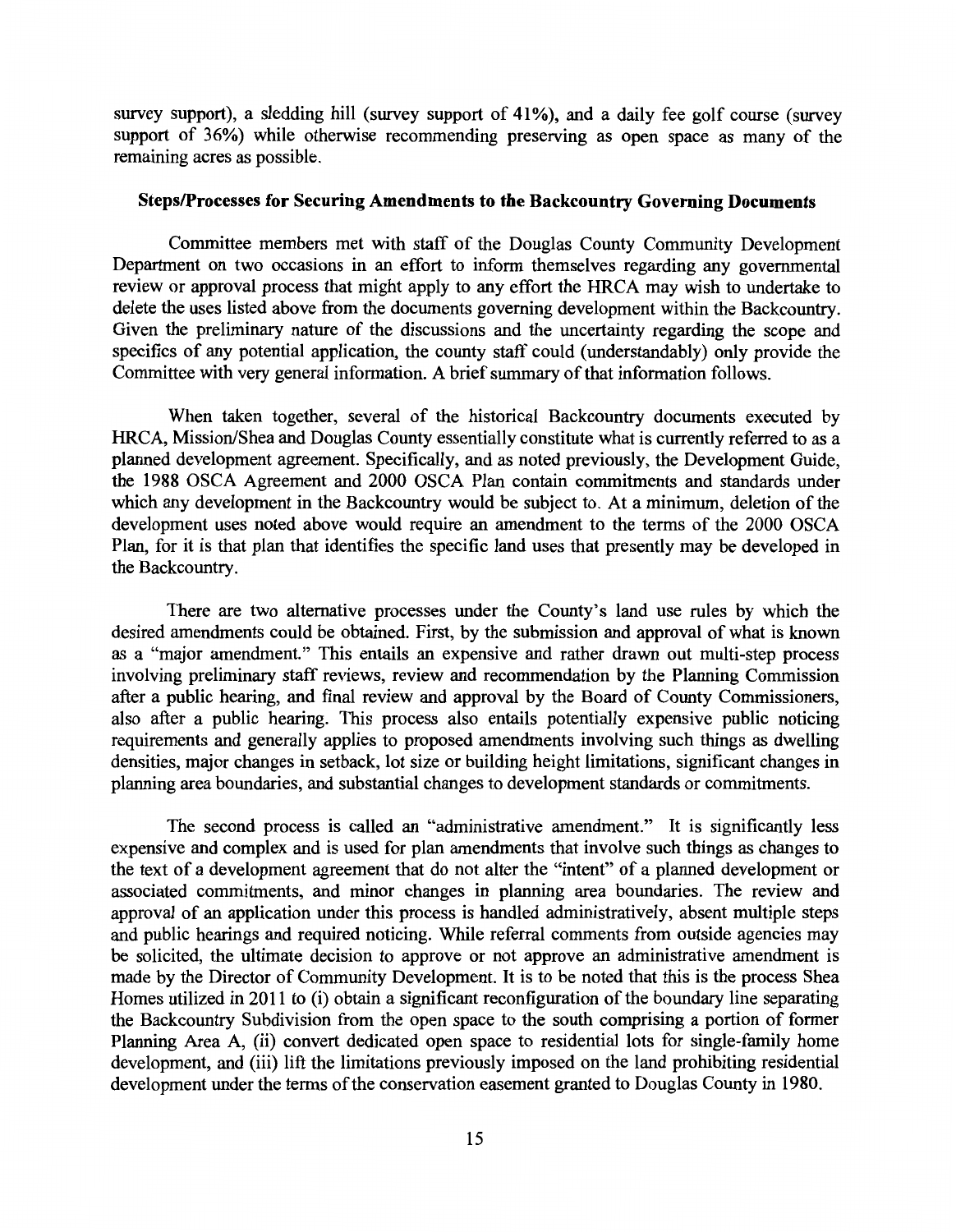The planning staff members who conferred with the Committee suggested that should the HRCA wish to explore in greater detail what would be involved in an amendment request, and whether the proposed changes would qualify as an "administrative amendment" as opposed to a "major amendment," it should contact the County and schedule what is called an application "presubmittal review request," which does not entail a formal application submittal and is free.

The Committee has also concluded that notwithstanding the County's review and approval process, the HRCA would also have to seek and obtain the consent of Shea regarding the proposed elimination of the uses listed above. This would not be unlike Shea having to have requested and obtained the HRCA's approval for the boundary and use changes related to the Backcountry Subdivision development in 2011 as previously described, and which the HRCA granted.

### **Conclusions**

As described above, the documents under which the Backcountry came into being primarily govern the types of uses, structures and activities that may be developed within its boundaries. With regard to those portions of the Backcountry owned by the HRCA, the key documents are the 1988 OSCA Agreement and 2000 OSCA Plan. The ideas, assumptions and vision upon which the Backcountry was created are dated and have not been formally revisited since 2002. And while many of the goals and aspirations for the Backcountry may still be valid, a lot has happened since 2002.

A thorough review of the uses currently allowed in the Backcountry reveals that many of them are not what the Highlands Ranch Community would like to see developed as demonstrated through the 2002 and 2012 HRCA community surveys. Despite this, no action has been taken by the HRCA up to now to formally reevaluate the desirability or appropriateness of those uses, or reform the governing documents to reflect what the Community has indicated it would and would not like to see in the Backcountry. The failure to do this resulted in the unfortunate and divisive episode in 2009-2010 arising from the attempt to locate a residential university campus on approximately 100 acres of the Backcountry in Planning Area E. The Committee believes that absent amendments to the governing documents, a similarly explosive event in the future cannot be ruled out.

As illustrated by the relatively recent amendments requested and obtained by Shea Homes through the cooperation of the HRCA and Douglas County to facilitate additional development of the Backcountry Subdivision, changes to the governing documents can and should be made to accommodate changed conditions, concerns and community desires. Given the evolution and approaching build-out of Highlands Ranch and the now well-established uses to which the Backcountry has been put, including hiking, biking, livestock grazing and other relatively passive activities, all of which have been overwhelming endorsed via the community surveys, the Committee believes there is no longer any well-founded community need or interest served by maintaining the uses identified in this report for elimination.

In view of the Delegates' responsibility and authority to oversee the operations, development and welfare of the Backcountry, the Committee concludes and recommends that the